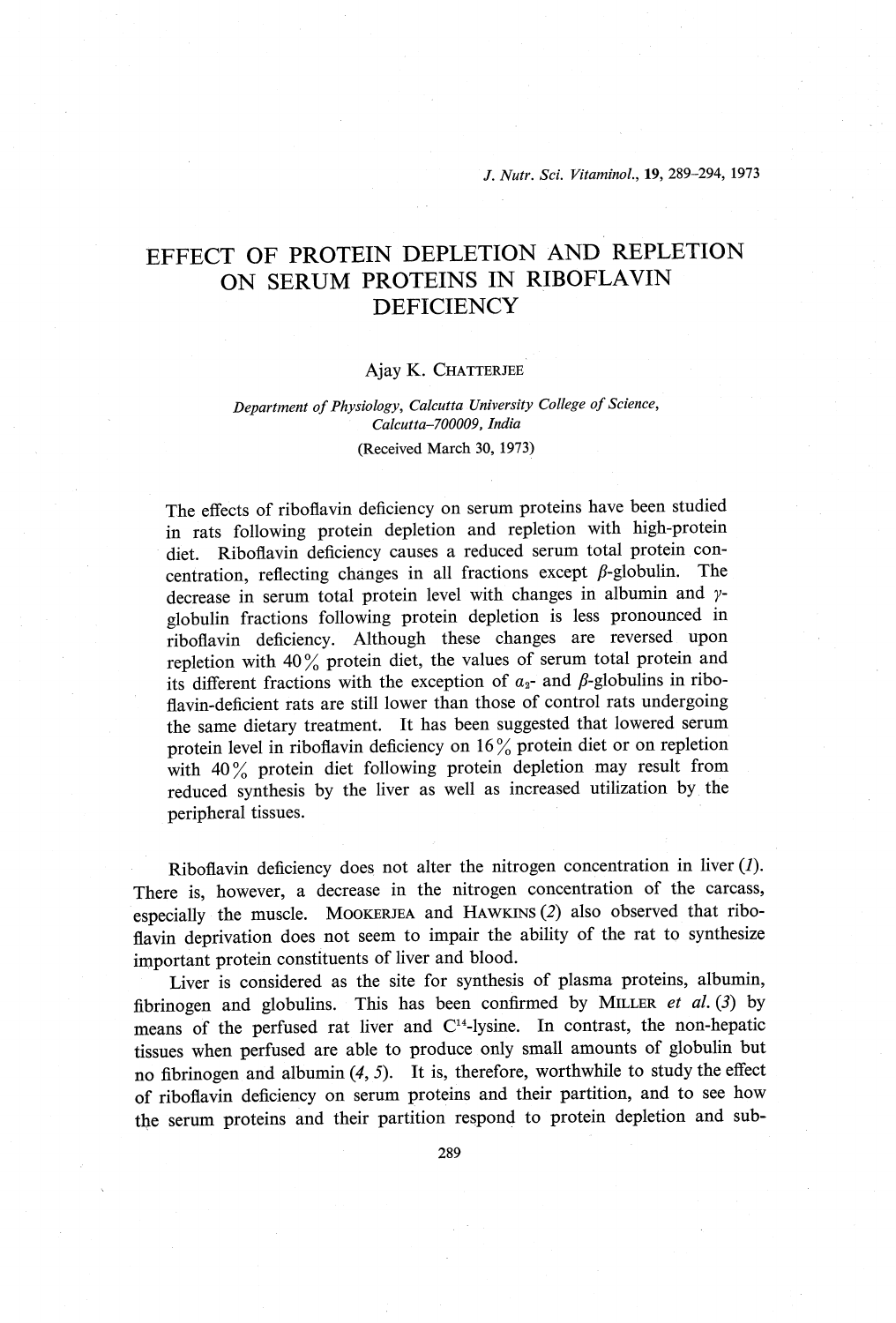## 290 A. K. CHATTERJEE

sequent repletion with protein-rich diet in riboflavin deficiency.

## MATERIALS AND METHODS

Animals and diets. Male albino rats weighing 80-100g were allocated to control and riboflavin-deficient groups, A and B, respectively. Control rats were pair-fed with the riboflavin-deficient rats. Three diets, varying in protein content were used. The other compositions of the respective diets were the same as used earlier (6). Water-soluble vitamins were supplied daily by subcutaneous injections.

The group of control rats was subdivided into three subgroups. One sub group (A<sub>1</sub>) was fed 16% protein for 45 days only; subgroup (A<sub>2</sub>) was fed 16% protein for 30 days followed by  $0\%$  protein for 15 days; subgroup  $(A_3)$  was fed 16% protein for 30 days followed by 0% protein for 15 days and then fed 40% protein for another 7 days. The riboflavin-deficient rats (group B) were similarly subdivided.

Method. After the experimental period for each dietary regimen was over, the rats were killed and blood was drawn out from the hepatic vein. Serum was separated by centrifugation. The proteins of serum were determined by Biuret method (7). Electrophoretic analysis of serum proteins was performed by the method as described by LEDERER  $(8)$ . The run was carried out with 0.01 ml of serum in Whatman No. 1 chromatographic paper under a voltage of 180-200 for 16 hours. Veronal buffer (pH 8.6, ionic strength 0.05) was used. The paper strips were dyed with bromophenol blue solution. With each paper strip a graph was plotted with a densitometer (Photovolt Corporation, Model No. 510A) and the area under each peak was measured by an Allbrit planimeter. The percentages of different fractions of serum proteins were calculated from the measured area under each peak. The absolute amount of each fraction was then calculated by referring the percentage composition values to serum total protein level .

Statistical analysis. The significance in serum protein changes in riboflavin deficiency was determined by the  $t$ -test  $(9)$ .

#### **RESULTS**

The results are summarised in the Table 1.

Riboflavin deficiency caused a decreased serum total protein concentration . All the fractions except  $\beta$ -globulin exhibited significant declines in riboflavin deficiency.

Giving a protein-free diet to the pair-fed control animals caused a fall in serum total protein concentration reflecting changes in albumin and  $\gamma$ -globulin fractions. The pattern of response, although differing in magnitude, was similar in riboflavin-deficient rats on giving protein-free diet. Repletion with  $40\%$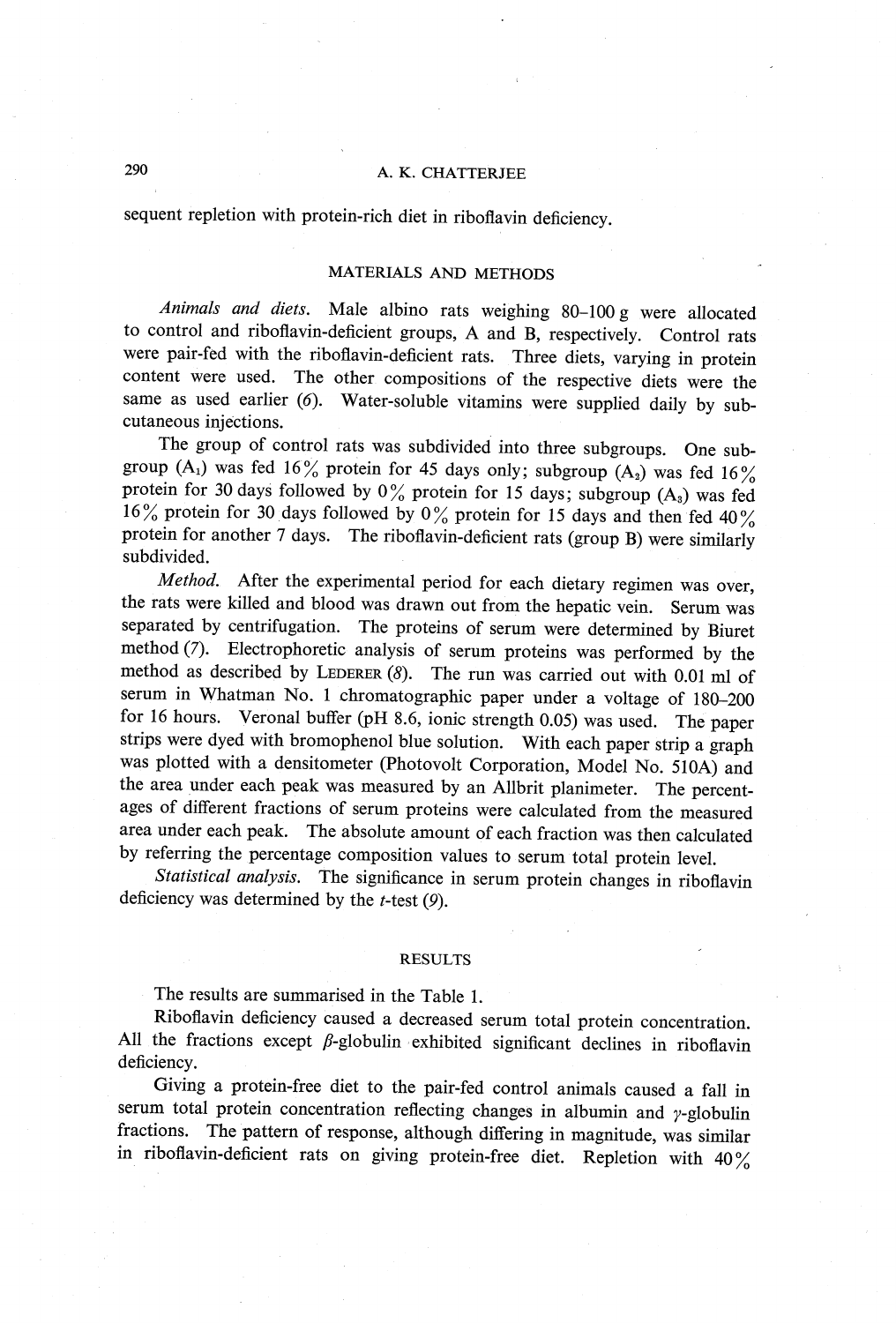|                                                         |                                                |                 |                     | (Data are represented as means $\pm$ SEM of 6 animals) |                      |                 |                 |
|---------------------------------------------------------|------------------------------------------------|-----------------|---------------------|--------------------------------------------------------|----------------------|-----------------|-----------------|
|                                                         | Groups of                                      | Total protein   | <b>Albumin</b>      |                                                        | Globulins $g/100$ ml |                 |                 |
| Dietary regimen                                         | animals                                        | $g/100$ ml      | $g/100~\mathrm{ml}$ | ತ                                                      | $\mathfrak{a}_2$     | B               | $\rightarrow$   |
| 16% protein for<br>45 days                              | Pair-fed control<br>$\widehat{\mathcal{A}}$ i) | $7.63 \pm 0.18$ | $2.17 + 0.13$       | $1.21 \pm 0.06$                                        | $0.89 \pm 0.07$      | $1.75 + 0.15$   | $1.61 + 0.12$   |
|                                                         | Riboflavin-deficient<br>$\widehat{\mathbf{e}}$ | 5.99 $\pm$ 0.36 | $1.68 \pm 0.12$     | $0.94 \pm 0.06$                                        | $0.67 + 0.05$        | $1.51 \pm 0.11$ | $1.18 + 0.06$   |
| 30 days followed<br>16% protein for                     | Pair-fed control<br>$\mathcal{A}_2$            | $4.80 \pm 0.17$ | $0.74 + 0.08$       | $1.10 + 0.06$                                          | $0.78 + 0.03$        | $1.48 + 0.04$   | $0.69 + 0.06$   |
| by $0\%$ protein<br>for 15 days                         | Riboflavin-deficient<br>$\mathbb{B}_2$         | $4.72 \pm 0.26$ | $0.74 \pm 0.11$     | $0.96 \pm 0.04$                                        | $0.79 \pm 0.05$      | $1.42 \pm 0.06$ | $0.80 + 0.09$   |
| 30 days followed<br>$16\%$ protein for                  | Pair-fed control<br>$\mathcal{A}_3$            | $7.70 + 0.08$   | $2.35 \pm 0.04$     | $1.17 + 0.05$                                          | $0.77 \pm 0.04$      | $1.81 \pm 0.06$ | $1.58\pm0.04$   |
| by $0\%$ protein for<br>15 days plus<br>40% protein for | Riboflavin-deficient<br>මී                     | $5.76 \pm 0.31$ | $1.61 + 0.22$       | $0.82 + 0.06$                                          | $0.64 \pm 0.07$      | $1.57 + 0.12$   | $1.11 \pm 0.06$ |
| 7 days                                                  |                                                |                 |                     |                                                        |                      |                 |                 |
| Groups<br>P values                                      | A <sub>1</sub> $\nu s$ B <sub>1</sub>          | < 0.01          | < 0.05              | 0.02                                                   | < 0.05               | > 0.05          | 0.02            |
|                                                         | A <sub>1</sub> $vs$ A <sub>2</sub>             | < 0.001         | < 0.001             | > 0.05                                                 | > 0.05               | > 0.05          | < 0.001         |
|                                                         | $B_1$ vs $B_2$                                 | 0.02            | 0.001               |                                                        | > 0.05               |                 | < 0.02          |
|                                                         | A <sub>2</sub> $\nu s$ $B_2$                   |                 |                     | > 0.05                                                 |                      |                 |                 |
|                                                         | A <sub>2</sub> vs A <sub>3</sub>               | < 0.001         | < 0.001             |                                                        |                      | < 0.01          | < 0.001         |
|                                                         | $B_2$ vs $B_3$                                 | 0.05            | < 0.01              | > 0.05                                                 | > 0.05               | $> 0.05$        | 0.05            |
|                                                         | vs B <sub>3</sub><br>$\mathbf{A}$              | < 0.001         | $\rm{5}$            | < 0.01                                                 | > 0.05               | > 0.05          | < 0.001         |

## EFFECT OF PROTEIN DEPLETION AND REPLETION ON SERUM PROTEINS 291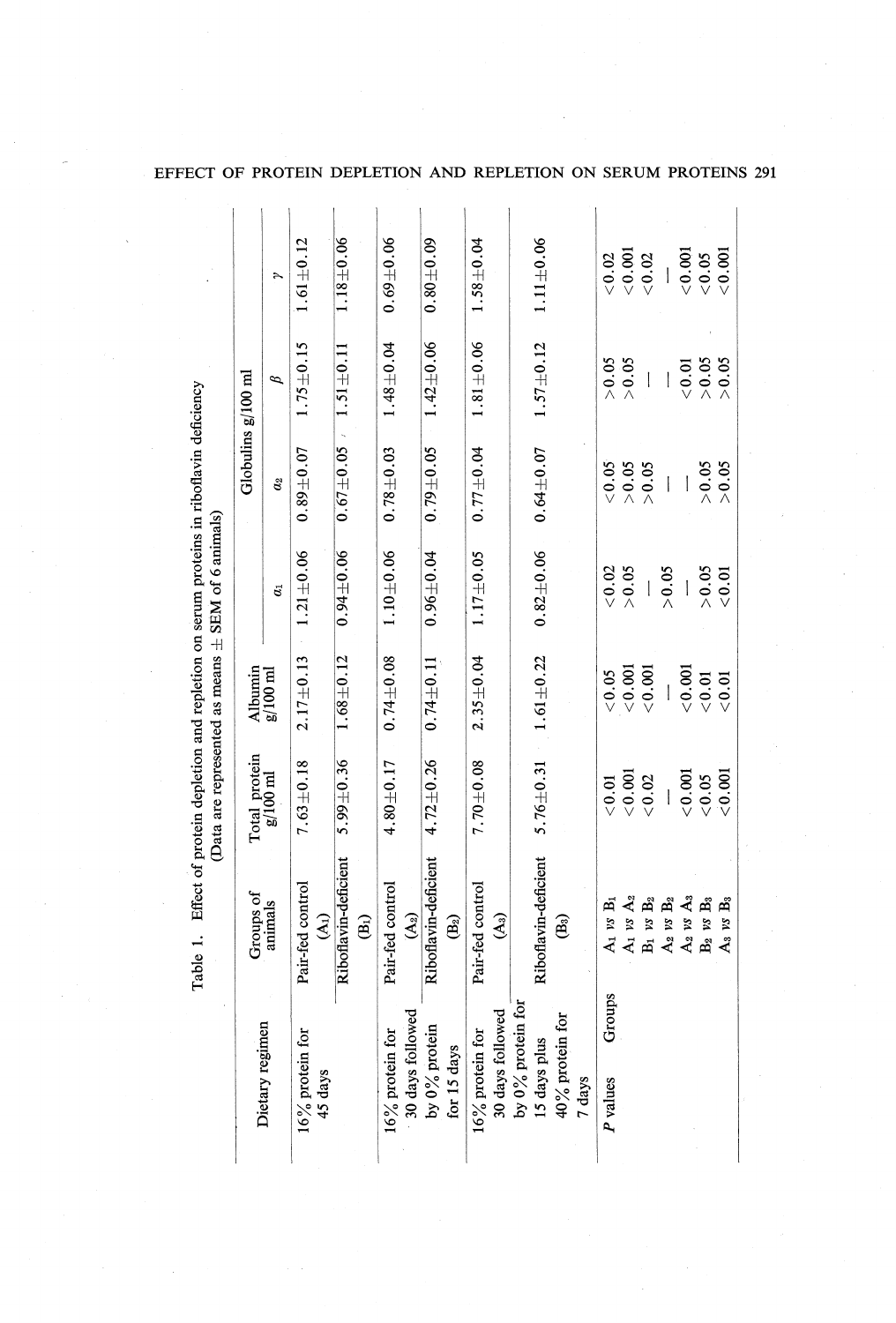#### 292 A. K. CHATTERJEE

protein in both control and riboflavin-deficient rats restored the values of serum total protein and its different fractions to the corresponding levels obtained with 16% protein feeding. But even on repletion with 40% protein the values of serum total protein and its different fractions, with the exception of  $a_2$ - and  $\beta$ globulins, of riboflavin-deficient rats are lower than those of the control rats undergoing the same dietary treatment.

#### DISCUSSION

Foy et al. (10) noted a reduction in serum protein concentration in riboflavin-deficient baboons and the level improved gradually when riboflavin was added. They suggested that absence of riboflavin was directly or indirectly re sponsible for the serum protein changes, which was confirmed by the rise in the content of proteins that occurred whenever riboflavin was added to the diet. In the present investigation also, riboflavin deficiency produced a decreased serum protein level in rats with significant declines in albumin,  $a_1$ -,  $a_2$ - and  $\gamma$ -globulin fractions. JACQUOT-ARMAND et al. (11), however, reported an increase in serum y-globulin content in rats on a riboflavin-free diet.

Although the riboflavin-deficient rats did not appear to show impairment in the synthesis and concentration of liver proteins  $(1, 12-14)$ , the data on overall protein synthesis in liver  $(2, 12, 13)$ , even if normal, would not exclude the possibility that the synthesis of a rapidly turning over fraction, such as albumin, is reduced. Another factor contributing to the fall in serum protein level in ribo flavin deficiency may be the increased utilization of serum proteins by the peripheral tissues. It is accepted that plasma proteins can contribute to the store of intracellular proteins when need arises-that plasma proteins can meet the body's new proteins and energy needs  $(15-17)$ . It is possible that in riboflavin deficiency the animal uses a good deal of plasma proteins for the maintenance of the energy needs of the body and serum protein falls in consequence . The alteration in the serum protein concentrations in riboflavin deficiency may also be brought about by the changes in the plasma volume. But this appears un likely as riboflavin deficiency does not produce an appreciable effect on plasma volume (18).

A number of investigations concerned with the effects of nutritional states on serum proteins of several species have been reported  $(17, 19-24)$ . In the present investigation feeding a protein-free diet was found to have a similar effect on serum proteins in control and riboflavin-deficient rats, but the effect was less marked in riboflavin-deficient rats. It is noteworthy that there was no apparent difference in the values of serum total protein and its different fractions between control and riboflavin-deficient rats on protein-free diet. It has been suggested that a protein-free diet causes reduced synthesis and a comparatively less break down of liver proteins in riboflavin deficiency (25). The synthesis of a rapidly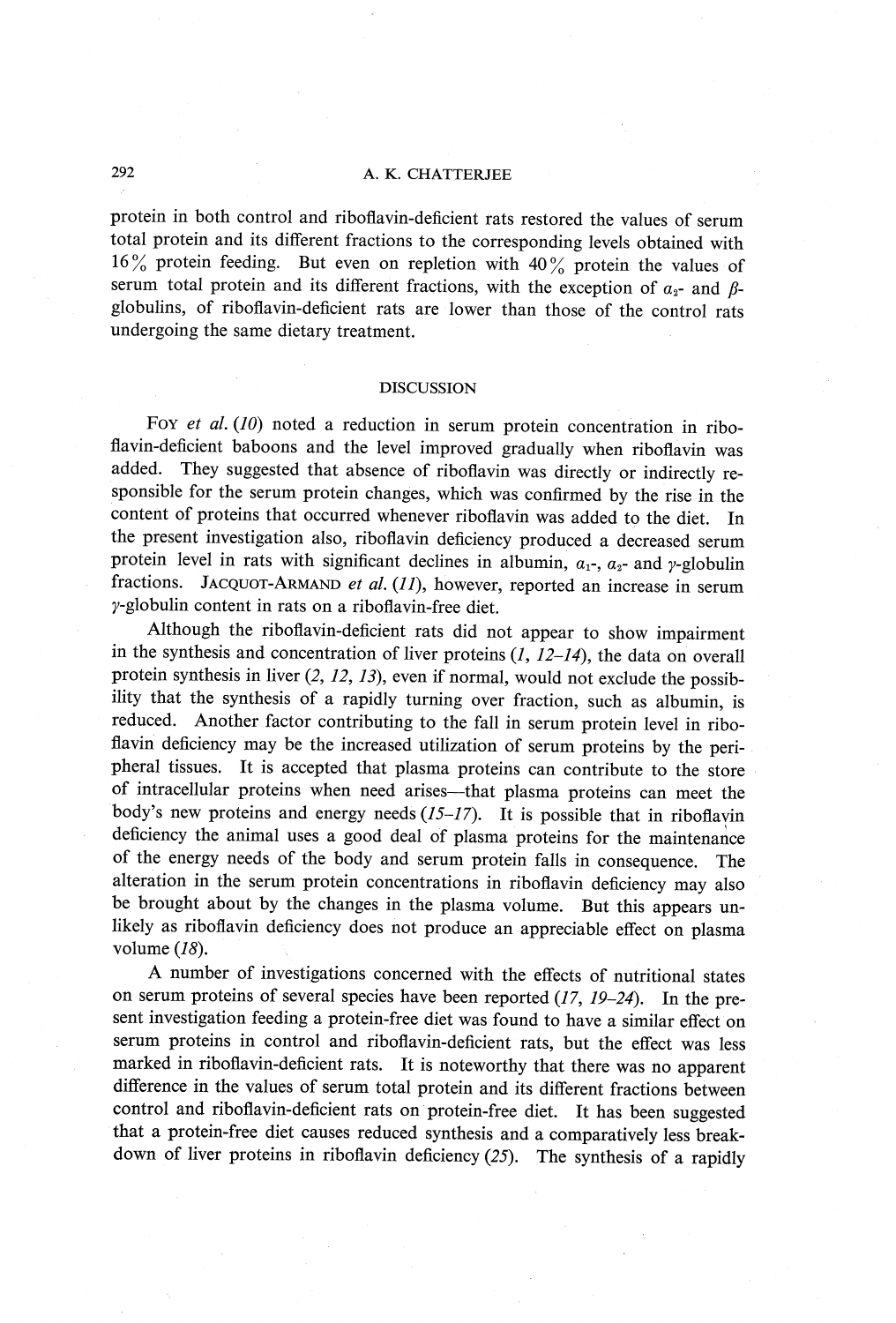#### EFFECT OF PROTEIN DEPLETION AND REPLETION ON SERUM PROTEINS 293

turning over protein fraction, such as albumin, might already be reduced con siderably in riboflavin-deficient rats, and therefore a protein-free diet seemed not to have much of a depressing effect on liver albumin synthesis in riboflavin deficient rats as it had in control rats. Accordingly it would appear that effect of riboflavin deficiency on serum albumin level is eliminated in a protein-free diet. The apparent lack of difference in serum globulin level between the groups may likewise be explained.

Repletion with  $40\%$  protein restored the serum total protein level and its different fractions in both pair-fed control and riboflavin-deficient rats to the corresponding levels obtained in the  $16\%$  protein diet. This suggests that riboflavin deficiency does not affect the regeneration of serum proteins. Although there is repletion with 40% protein regenerated serum total proteins and its different fractions following protein depletion, the values of serum total protein, albumin,  $a_1$ - and y-globulins are still lower than those of pair-fed control rats receiving 40% protein following protein depletion. Riboflavin deficiency was found to have no effect on the regeneration of liver proteins on repletion with  $40\%$  protein diet following protein depletion (26). This was based upon the fact that the restoration in the nitrogen or protein concentration in liver after protein repletion following depletion was not affected by riboflavin deficiency. But this may result from reduced synthesis as well as diminished breakdown in liver protein as was evidenced by the observations of CHATTERJEE  $(25)$ , who suggested reduced synthesis as well as greater reduction in liver protein breakdown in riboflavin-deficient rats receiving  $40\%$  protein following protein depletion. So the reduced serum protein level in riboflavin-deficient rats receiving  $40\%$ protein following protein depletion may result from reduced synthesis by liver as well as increased utilization by the peripheral tissues.

The author expresses his sincere gratitude to Prof. S. R. Maitra, Head of the Department of Physiology, Calcutta University and Dr. B. B. Ghosh, Lecturer in Physiology, Calcutta Uni versity for constant encouragement and for their keen interest in the work.

#### **REFERENCES**

- 1) GUGGENHEIM, K. and DIAMANT, E. J., Br. J. Nutr., 13, 61 (1959).
- 2) MOOKERJEA, S. and HAWKINS, W. W., Br. J. Nutr., 14, 231 (1960).
- 3) MILLER, L. L., BLY, C. G., WATSON, M. L., and BALE, W. F., J. Exp. Med., 94, 431 (1951).
- 4) MILLER, L. L. and BALE, W. F., J. Exp. Med., 99, 125 (1954).
- 5) MILLER, L. L., BLY, C. G., and BALE, W. F., J. Exp. Med., 99, 133 (1954).
- 6) CHATTERJEE, A. K. and GHOSH, B. B., J. Vitaminol., 17, 203 (1971).
- 7) GORNALL, A. G., BARDAWILL, C. J., and DAVID, M. M., J. Biol. Chem., 177, 751 (1949).
- 8) LEDERER, M., An Introduction to Paper Electrophoresis and Related Methods, Elsevier Publishing Co., London, p. 100 (1957).
- 9) FISHER, R. A., Statistical Methods for Research Workers, Oliver and Boyd, Edinburgh (1936).
- 10) Foy, H., KONDI, A. and MBAYA, V., Br. J. Nutr., 18, 307 (1964).